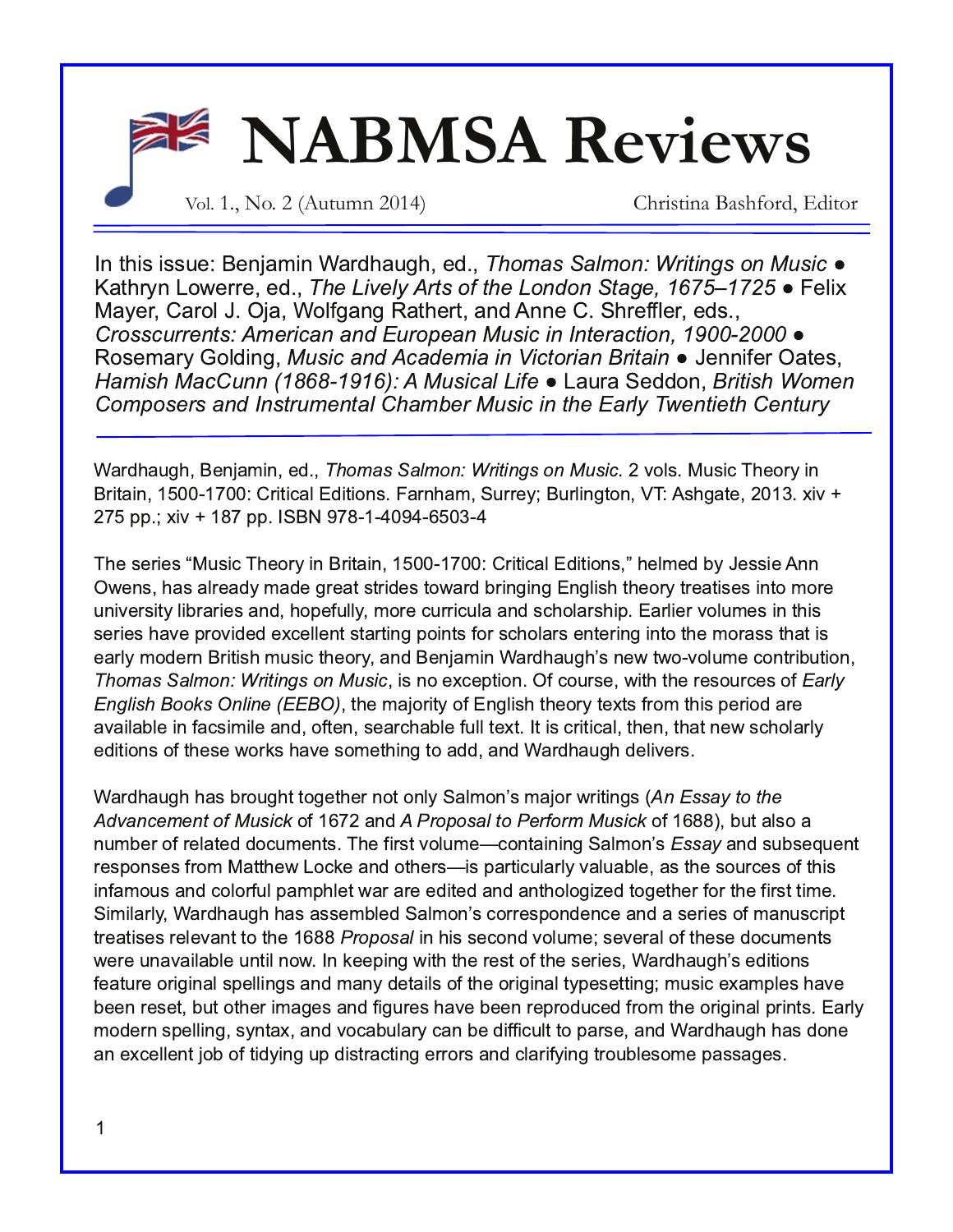Salmon's *Essay to the Advancement of Musick* outlines a series of proposals for notational reform that are designed to simplify music reading for beginners. Most prominently, Salmon arques that the system of moveable F, G, and C clefs should be replaced by a single F4 clef (the modern bass clef) in three octaves. He also advocates a four-line staff and the elimination of lute tablature. Salmon and Locke's dispute over this proposal is perhaps a more enjoyable read for its vitriol than for its content. The two authors' open disdain for one another is expressed maliciously and escalates through the four publications. However, as a musician, it is hard not to take sides with Locke, who is obviously the antagonist in this particular controversy. For, while it was typical of Locke to embroil himself in controversies, he also represents, in this instance, the defender of the musical establishment. Salmon's suggestions for notational reform are rooted in his lack of musical experience, and his complaints about the obscurity of the gamut and the clef system—and in particular his contempt for music masters—are reminiscent of the moaning of a college freshman at having to learn music theory for the first time. Salmon appeals repeatedly to the culture of amateur music-making, arguing that what may be sufficient for musical professionals is simply too complicated for gentlemen distracted by other pursuits. The climax of this argument reveals his cynicism about the musical establishment:

Musick-masters, who have by the practice of their whole Lives, attained this laborious Art; (this now troublesom and insignificant Excellency) will be loath to consent to a Way, wherein every young Practitioner may Rival them; who by exercising himself only in that one Method proposed, shall be as nimble at his Book, to play by sight in a year. as they are in an Age. (vol. 1, p. 64)

Locke does not mince words in his reply:

His [Salmon's] telling us that a Beginner may learn as well his way, as ours, is as much to the purpose, as if I were to teach one to read, should perswade him A signified Blockhead; or a Mother, her Child may sooner learn to go on all four than upright, because a Puppy (commonly his first play-fellow) gave him an Example." (vol. 1, p. 133)

It is to Wardhaugh's credit that he finds so many reasons to respect Salmon's arguments, despite their obvious flaws and lack of sophistication—this perspective, indeed, is one of the most significant contributions of the edition. Wardhaugh situates Salmon's writing both within contemporary intellectual trends—his explication of universal character is new and particularly useful—and within the context of seventeenth-century notational reforms throughout Europe. Salmon's suggestion, for example, that the voces be eliminated from note names is, after all (argues Wardhaugh), prescient of future practice. And Wardhaugh points out that Salmon's interest in this reform is not to remedy his own confusion, but rather to emphasize octave equivalence over the now outdated hexachord system. Similarly, Wardhaugh explicates how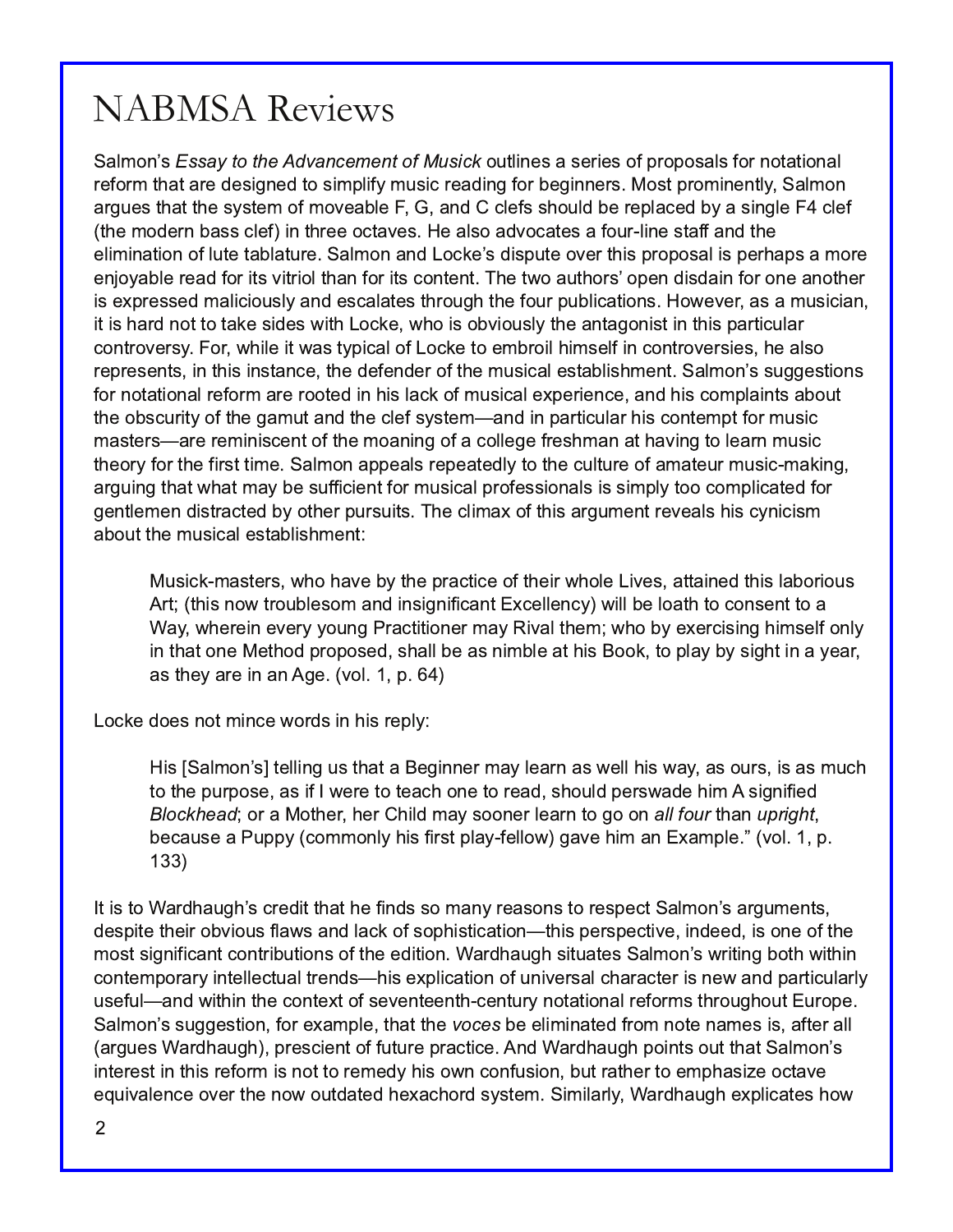Salmon frames his project in the terms of "universal character," a concept which would ostensibly "provide access to the 'real nature' of music" (vol. 1, p. 16)—an interest shared by William Simpson, who included an extensive discussion of universal character and music in his 1669 Hydrologia Chymica. This intellectual context is paired with Salmon's insistence on "Experimental Tryal"—Wardhaugh parses this term as a roughly Baconian approach to knowledge production, "in which theory was built from experience and in which experiment could display, confirm and promote theory" (vol. 1, p. 20). Though Wardhaugh is quick to acknowledge the many shortcomings of Salmon's Essay, he crucially identifies the intellectual currents to which Salmon was responding. This interpretation permits a reassessment of Salmon's earlier work—if one can look beyond its many problems—as a contribution in its own right to early-modern English music theory.

One fascinating element of Salmon's *Essay* and the ensuing controversy is the light it sheds on English amateur music culture, an angle that Wardhaugh does not explore but which might be a promising avenue for future study. For example, frequent references in Salmon's Essay and its affiliated tracts testify to the high esteem that Thomas Morley's A Plaine and Easie Introduction to Practicall Musicke (1597) still held in the 1670s. Salmon details the nature of his own musical training, providing valuable evidence for contemporary pedagogical strategies for the musical education of gentlemen. But Salmon's frustrations also suggest that the assortment of rudiments manuals and instrumental tutors available to him were insufficient to advance him to his desired level of musicianship.

Salmon's subsequent musical writings focus on pitch and tuning. In volume two, Wardhaugh presents Salmon's *Proposal to Perform Musick* (1688) in conjunction with his surviving technical correspondence and a series of manuscript treatises, usefully tracking the development of Salmon's ideas about tuning. Salmon's later writings (the Proposal among them) reflect a more advanced and nuanced understanding of music and music theory, but still betray his dilettante status in the musical world. Salmon's descriptions of the mathematical ratios underlying his system of just intonation do not always inspire confidence, and Wardhaugh attributes some of Salmon's innovations in tuning to John Wallis, Salmon's frequent collaborator and confidant. As in the earlier Essay, Salmon's writings on tuning have a surprisingly practical bent—unlike Wallis and other early modern theorists, Salmon hoped that practical musicians would adopt his tuning system wholesale. He frequently asserted that "some practicall success" (vol. 2, p. 45) would convince musicians of the inherent superiority of just intonation. Indeed, Salmon's later writings reflect the climax of his intellectual life, which culminated in a pair of ill-fated presentations of his tuning system to the Royal Society in 1705. Yet, Salmon's Proposal ultimately had little influence on contemporary musical thought; he was destined to be remembered instead for his polemical pamphlet war with Locke.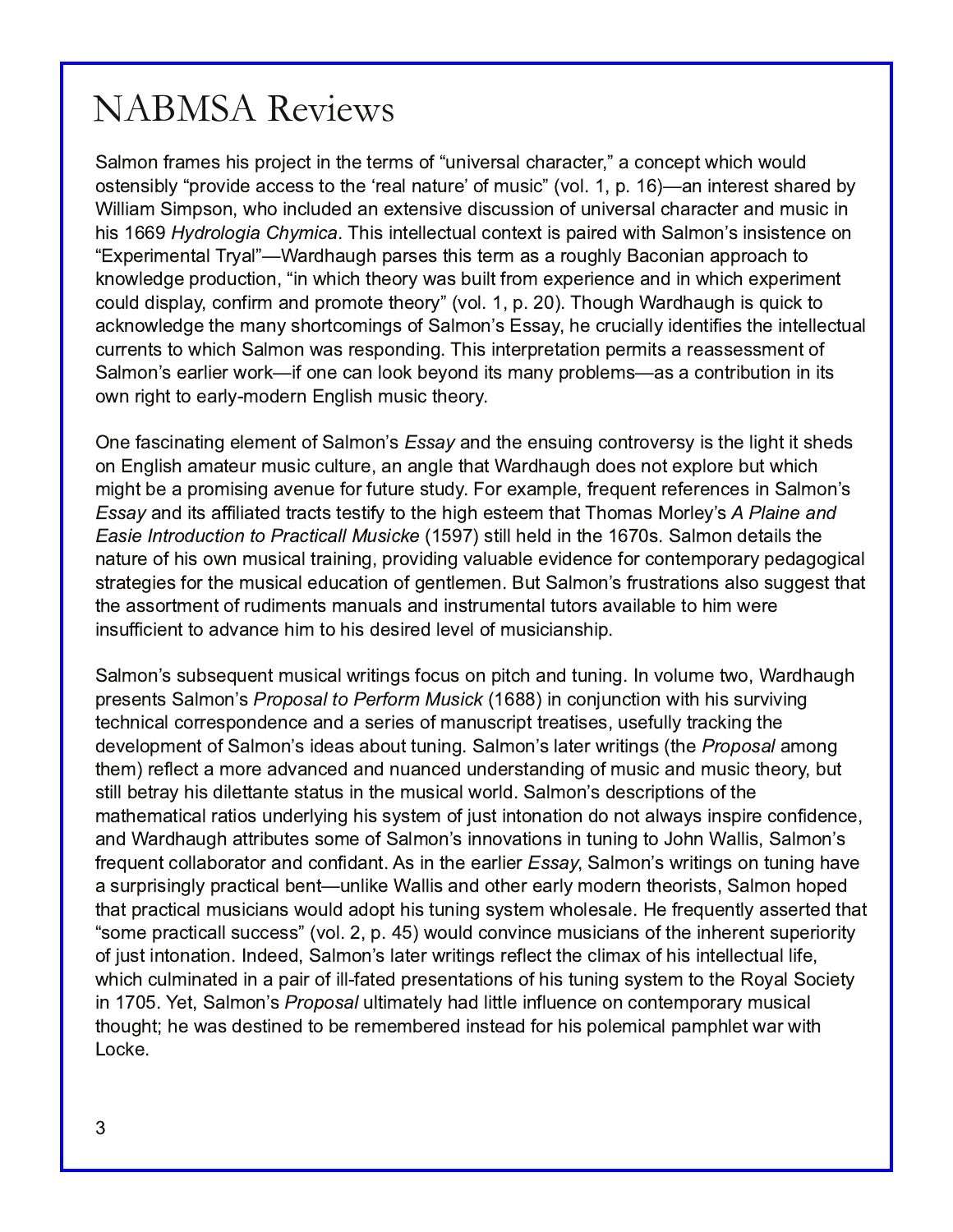If Wardhaugh's editions have one weakness, it is that there are issues with the typesetting and book design. Wardhaugh's approach is non-interventional; he presents the sources with little analytical overlay. Each text is followed with plentiful endnotes, which contain fascinating material ranging from definitions of obscure early modern vocabulary to explications of Salmon's copious references and quotations. Unfortunately, the number of endnotes is so great, and their content so crucial, that I found myself flipping back and forth some half a dozen times per page, rendering the text unwieldy. Footnotes would have been far more appropriate. In the first volume (the Essay to the Advancement of Musick and subsequent responses), this difficulty is compounded by the significant number of cross-references. Wardhaugh would have done well either to summarize the referenced passage or to provide page numbers for the spot in question in the current edition. (When the original author does not provide page numbers, Wardhaugh supplies them; otherwise the reader is left to do the hunting.) It is easy enough to track down these references oneself, but this flaw represents a missed opportunity for an edition that so helpfully collects all of these texts into a single publication.

Wardhaugh walks a fine line between acknowledging Salmon's shortcomings and identifying the significant implications of his work. Salmon may have been an amateur musician who presented his ideas with less humility than they warranted, but his work also responded to a variety of current intellectual trends. Ultimately, Salmon's two sets of writings are united by an interest in experimentation, an interest that places Salmon in dialogue with emerging scientific musical discourse (vol. 2, p. 19). Yet Salmon's particular model of experiment, which relied heavily on subjective aural experience, was not a good match for the intellectual goals of the Royal Society, to which he aspired. To conclude: Wardhaugh treats Salmon's musical writings as a what-might-have-been for early modern English theory; though his writings had little long-term influence, Salmon was an important, if idiosyncratic interlocutor in wellestablished theoretical debates about pitch, notation, tuning, and tonality.

Megan Kaes Long Oberlin College and Conservatory

Kathryn Lowerre, ed., *The Lively Arts of the London Stage, 1675*–*1725*. Farnham, Surrey; Burlington, VT: Ashgate, 2014. xv + 306 pp. ISBN 978-1-4094-5533-2

 $\bullet \bullet \bullet$ 

The Lively Arts of the London Stage, 1675–1725, edited by Kathryn Lowerre, is the latest book in Ashgate's series "Performance in the Long Eighteenth Century." Lowerre serves as the series editor as well, and The Lively Arts continues her emphasis on broad topics that incorporate music but do not necessarily focus exclusively on it. As such, the series reflects the interdisciplinary approach that many scholars recognize as crucial to situating genres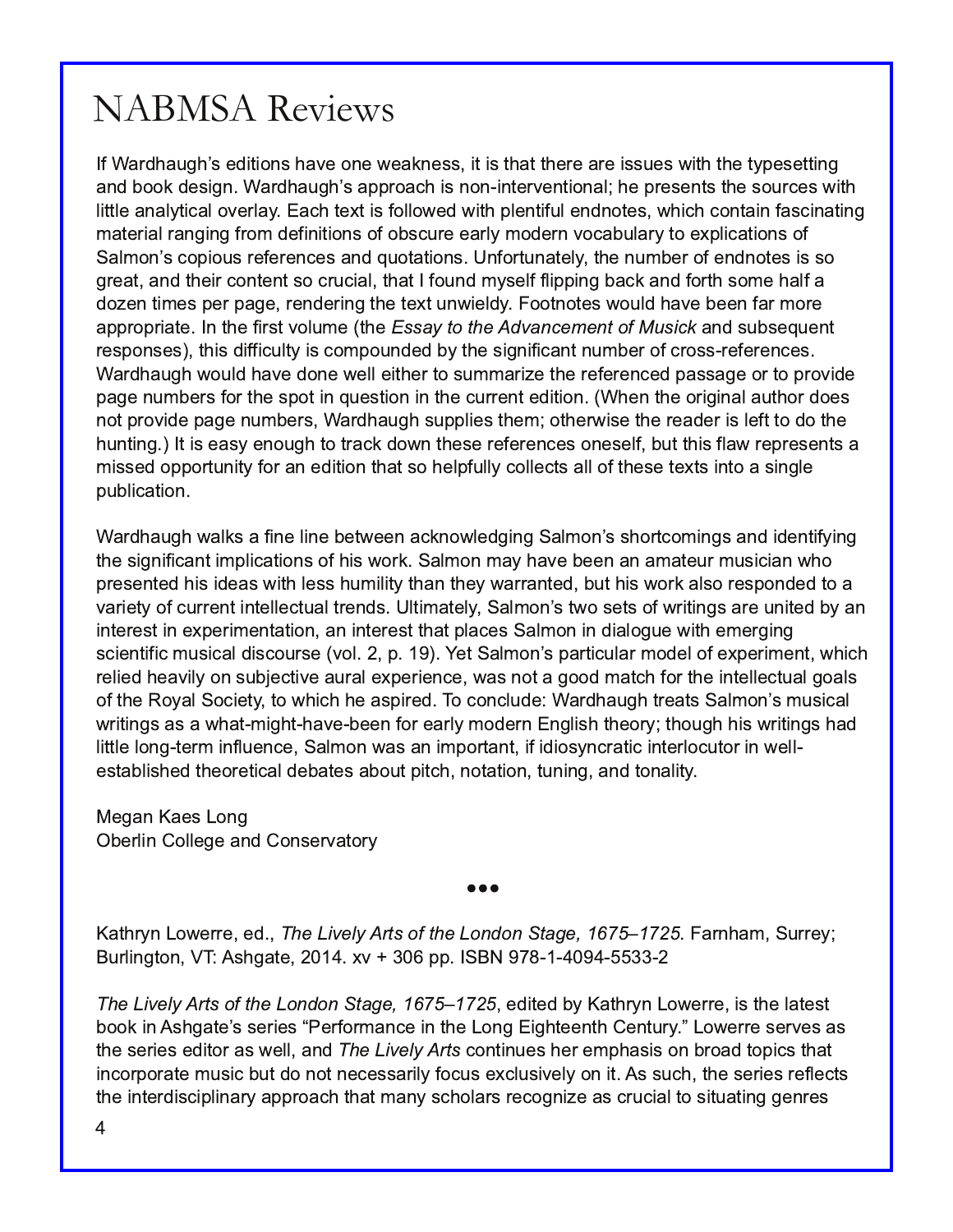within a specific historical culture. This approach is all the more illuminating when dealing with English stage music c. 1700 because the music is part of a much larger whole. With the exceptions of Dido and Aeneas and The Beggar's Opera, English theater music has not fared well in general scholarly discourse of late Baroque music, rarely receiving more than the occasional acknowledgement that something went on between Purcell and Handel. Focusing on "arts for the stage" rather than "theater music" permits Lowerre as editor to emphasize a more complete picture of the elements that contributed to a stage performance.

The Lively Arts differs from its predecessors in the series because it is a collection of essays, and herein lies its richest contribution. It logically follows that to consider a topic appropriately by drawing upon several elements, the nature of the discussion needs similarly to reflect research in those elements. Drawing on diverse disciplines means that some of the authors in the current volume may not be familiar to musicologists, but that very unfamiliarity underlines the value of The Lively Arts. Here we have authors who specialize in English law and the stage (Melissa Bloom Bissonette), male madness in theater (Jennifer Renee Danby), and dance (Jennifer Thorp). Lowerre also includes scholars who consider music from a variety of angles: the singers themselves (Olive Baldwin and Thelma Wilson), the pastoral mode (Timothy Neufeldt), music written for particular singers (Anthony Rooley), the significance of musical quotation (Lowerre), questions of taste (Melissa Bloom Bissonette and Sean M. Parr) , madness (Amanda Eubanks Winkler), and associated theatrical genres (Robert Rawson, Jennifer Renee Dunby, Jennifer Cable, and Suzana Ograjenšek). j

These diverse essays illuminate aspects of stage music that enrich our understanding of specific performances as well as of the conventions understood by eighteenth-century audiences. Rawson's essay on the lesser-known contribution of Gottfried Finger to the 1701 "Prize Musick" (a prize awarded for the best setting of William Congreve's Judgment of Paris) helps place the music of other contestants in perspective. Similarly, Ograjenšek's examination of Giovanni Bononcini's *Astianatte* (1727) provides insight into a composer who figures prominently in music sources from early eighteenth-century England but who ironically does not receive much attention today. Such new emphases help revise our understanding of what people in England valued in the eighteenth century, rather than continuing a twentieth-century agenda based on great masters who have been defined by those who lived considerably later than the period in question. Similarly, those essays concerned with taste and audience expectation nuance our perception of eighteenth-century aesthetics. Of these, Bissonette's fascinating work on Colley Cibber and his manipulation of audience and authority contributes to an informed view of the world surrounding the production and reception of farce; it is the sort of essay that makes an interdisciplinary volume such as The Lively Arts the type of book that enhances our own discipline and opens the door to meaningful dialogue with other scholars. We look forward to this interchange and to other similar contributions (such as Ashgate's 2014 *Gender and Song in Early Modern England*, edited by Leslie C. Dunn and Katherine R. Larson) that help us to see music and the arts in practice in early modern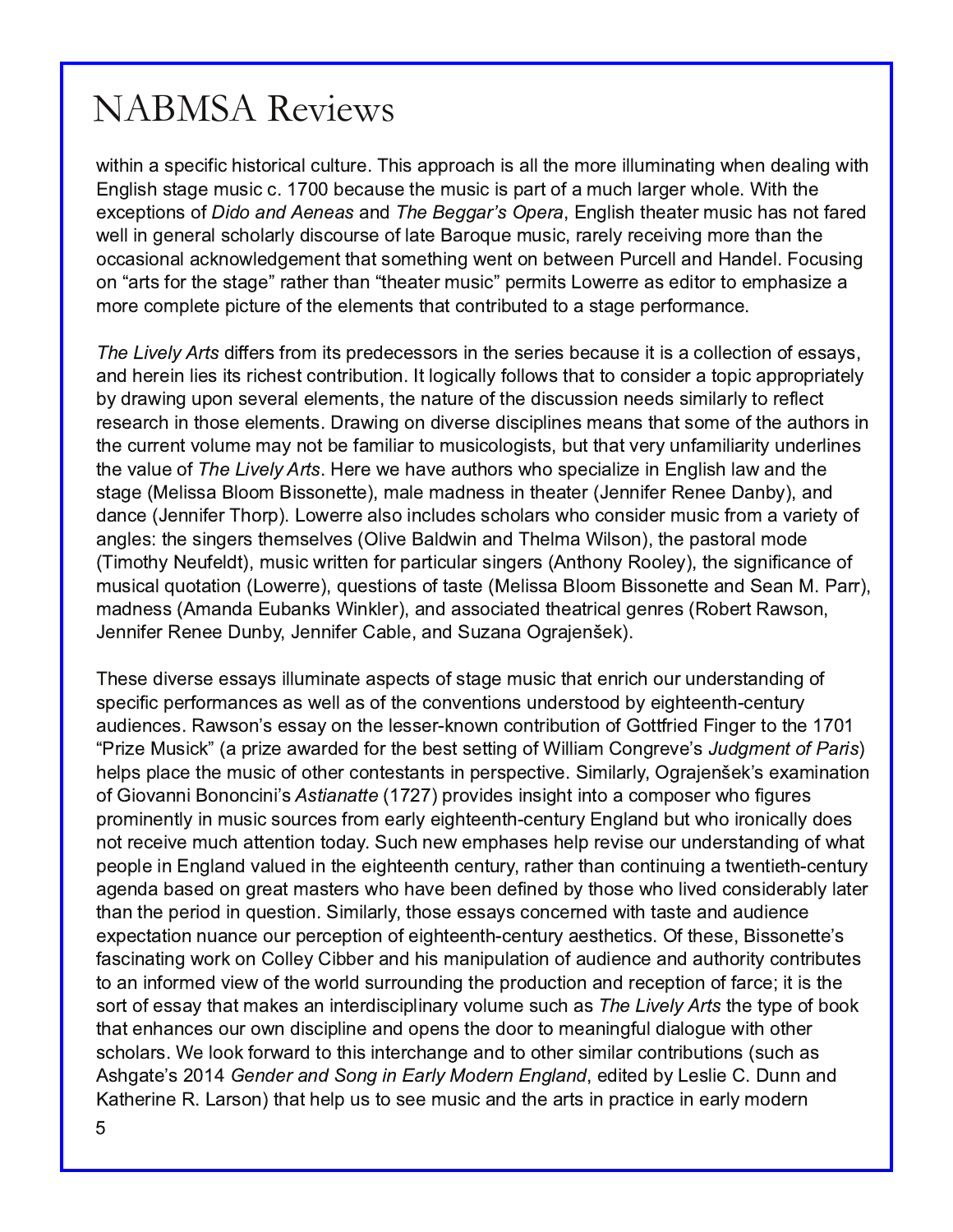England—a time when modern conceptions of public and private performance, professional and amateur musicians, and even performance scores were not yet crystalized and were much more fluid than we have previously understood them to be.

Candace Bailey North Carolina Central University

 $\bullet \bullet \bullet$ 

Jennifer Oates, *Hamish MacCunn (1868-1916): A Musical Life*. Farnham, Surrey; Burlington, VT: Ashgate, 2013. xvi + 270 pp. ISBN 978-0-7546-6183-2

Hamish MacCunn is best known today for his overture The Land of the Mountain and the Flood, which was first performed at the Crystal Palace in London on 5 October 1887. The composer's melodic gifts, warm tonal palette, and deft orchestration have assured the work's longevity. Yet, as this study highlights, MacCunn was the author of a substantial oeuvre, encompassing multiple genres and demonstrating musical imagination and skill, in which his identification with his homeland acted as a double-edged sword. Still a teenager at the premiere of the work that secured his music's lasting inclusion in the orchestral repertory, he struggled to manage his undoubted musical gifts in the years that followed. Like his contemporaries, he grappled with the tensions inherent in the London-centred musical establishment. He confirmed his deep connection to his Scottish heritage and Celticness in his early works while sharing affinities with Mendelssohn, Dvořák, Grieg, and Wagner. It is argued in this volume that although he did not fully embrace modernism, he did explore a more cosmopolitan style in his smaller-scale works.

Jennifer Oates provides the first full reappraisal of MacCunn's life and works in this carefully researched and absorbing monograph. In it she seeks to understand MacCunn's compositional career and what it reveals about British musical culture and national identity in his day. Oates draws the conclusion in the second paragraph of the introduction that MacCunn's precocious potential proved to be unsustainable. She argues that MacCunn never successfully moved beyond the first impressions he generated of his Scottish affiliation, created through explicit links to landscape and literature in his music. By page six she warns that "his career served as a cautionary tale of how not to proceed." We are quided to anticipate that MacCunn's trajectory was one limited by personality, self-made Caledonian image, errors of judgement, and an inability to keep up with the times. Oates highlights the dualities that governed his experience, including: cultivated Scottish music vs. nineteenthcentury European art music; rural folk settings vs. urban audiences; Scottish nationhood vs. the union; MacCunn's London base vs. his Scottishness; and British vs. Continental music.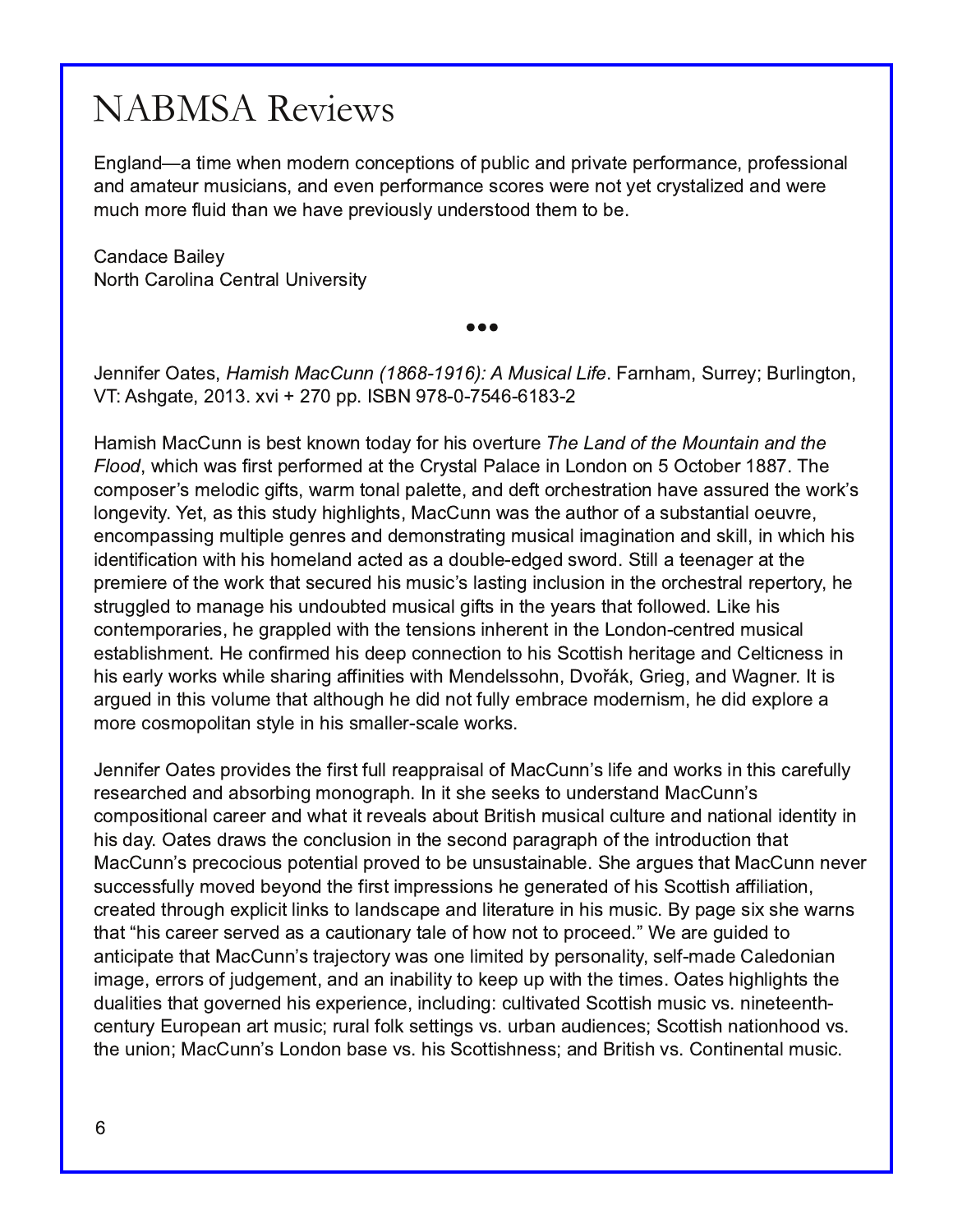The seven main chapters are arranged largely chronologically and the short conclusion, "The Potential Saviour of Native Music': Appraisals and Conclusion," posits (p. 223) that MacCunn fell short in developing a "recognizably 'British' musical idiom," in managing the British press, and in coping with the difficulties encountered by British musicians of the day. The chronological unfolding is deftly handled, supporting and steadily highlighting the overarching themes (for example, national identity, networking, craftsmanship, career decisions, and status). This reappraisal of MacCunn interleaves critical biography with discussions of the genesis and reception of his main compositions; a list of complete works (including, where known, opus number, title, date and manuscript location, publication, and premiere) is supplied in the appendix. Although the musical examples provided in the main narrative are generous in number, the relatively unknown works of MacCunn that are discussed in the text alone are more difficult to absorb and compare. Some of the analyses probe more deeply than others, and the exploration of the influence of Mendelssohn and Tchaikovsky on MacCunn's late 1880s output is interesting. Throughout, Oates delivers "the punch line" upfront. In Chapter Four, for example, she focuses on MacCunn's forays into "Scottish Opera" between 1892 and 1895. The exposition sets out the ultimately disappointing outcomes for MacCunn, stating (p. 109): "the mid-1890s present only a mixture of modest achievements and lost opportunities." This approach to the narrative pertains throughout the book and serves to create a redoubled sense of MacCunn's unfulfilled potential.

MacCunn married Alison Pettie, daughter of the well-connected artist John Pettie, in 1889. After MacCunn's untimely death from throat cancer in 1916 at the age of forty-eight, his widow managed his personal documents closely in an effort to excise anything that might not reflect well on him for posterity. This Musical Life exploits the relatively limited primary sources at its disposal wisely—there is no personal diary, and only c. 200 letters (p. 15 fn. 53) are extant; the testimony of descendants and contemporaries is included, as are illustrations of images of MacCunn; contemporary critical opinion and profiling enriches the context. Oates's PhD dissertation (Florida State University, 2001) on MacCunn's first opera *Jeanie Deans* (1894; commissioned by Carl Rosa in 1889), and the doctoral studies of MacCunn's music (by Alasdair Jamieson, Durham University, 2007) and choral music (by Jane Mallinson, University of Glasgow, 2007) respectively provide substantive secondary source material, which is subjected to close discussion and acknowledgement. Regrettably little is known about MacCunn's finances and to what extent, in different phases of his career, these drove his decisions and undertakings.

Greenock-born, into a large and prosperous shipping family that was to fall on hard times, MacCunn moved to London to study music aged fifteen and was never again to live in Scotland. He and his father are described as Scottish nationalists and supporters of Empire who saw their country as an equal partner in the Union. MacCunn was a first-generation scholarship student at the Royal College of Music, where his attendance was piecemeal; he left before completing his studies and outspokenly rejected an associateship. His bruising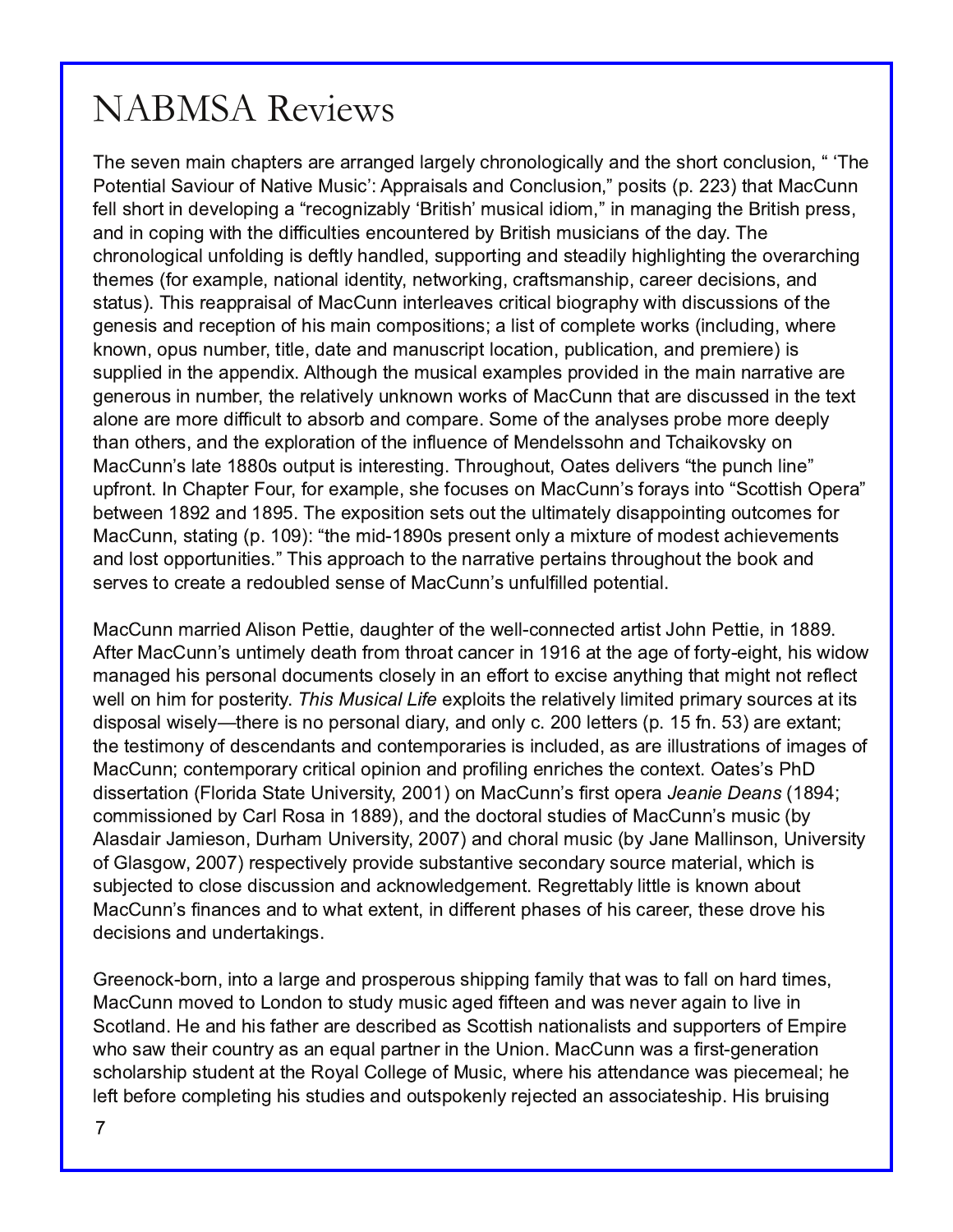#### QDEP VD Uhylhz v

7<B3@/ 1B7=< E7B6 C03@B%/ @GE63< B/ 97<5 67A:3/ D3 =4B63 & " 7< ; / 93A4=@5@7>>7<5 @3/ 27<5 >> %/ @GQA; 3/ AC@32 @3A>=<A3 B= " / 1 C<<QAD73EA7<1:C232 23A1@707<5 67; /  $\triangle$  N@03::7=CAO/ <2 N $\triangle$  HB  $\omega$  1B  $0:3$ O/ <2 B63 B3::7 $\angle$  ES N, =C; / 23 B63 @3:/ B=< =4; / AB3 @/ <2 >C>7: D3@G274471C:B7< / :: 6/ <2A2C@7<5 B63 :/ BB3@>/ @B=4G=C@AB/ G/ BB63 =::353 OB7A/ :: B63 ;  $=$  @ AC@ @A745 B63< B= :3/ @ B6/ B <= EE 786AB <27<5 B63 7; ; =23 @B3 B=<3 = 4" / 1 C<< Q 1=@3A>=<23<13 7< %/@GACOA3?C3<BG/1B32 / A/ E7B+3AA / B67AE3227<5

 $=$  @ / 1 C < / < 2 67A 1 = < B; > = @ @ A B63 D : C3 = 45/  $K$   $K$ 5 /  $4$  @  $7$  < > @ 473 B6 @ C56 7<B3@</ B7=</ : ABC2G/ <2 =@B63 >C0:71 >3@4=@; / <13 =4E=@9AE/ AC<23@AB==2 , 3B/ A\$ / B3A 3; >6/ A7H3A " / 1 C<< E6=A3 A70:7<5AE3@3 E3:: B@/ D3::32 2=3A<=B/ >>3/ @B= 6/ D3 =E<32 /  $>$ / AA $>$ =  $\circledR$  3 < 3D3  $\circledR$ 3:= < 532 B=  $\circledR$ 3 7< 3 $\circledR$ 7 $\circledR$ :3 = 4%/ $\circledR$ " / 193 <  $\circledR$  / <2 '  $\circledR$  <  $\circ$  4 $\circledR$  < 2332  $\circledR$ 3<5/ 53; 3<B/ A/ B3/ 163@ BB63 &=G: 1/ 23; G=4" CA71 / <2 C726/ :: ' 16==: =4" CA71 E/ A :7, 7B32 0G67A/ $>>$ / @3<BC $<$ @:7 07:7BG/ $<$ 2 63 BGCA272  $<$ =83F $>$ :=7B= $<$ 3 =41B63 93G@CB3AB= 03:=<57<5 7< B63; CA71/:3AB 0:7A6; 3<B\$ / B3A23A1@03A" / 1 C<<@Q AB@B3571 3@@@E63< 7< 67A3/ @:GBE3<B73A/ <2 7< <332 =47<1=; 3 / <2 >=7A32 4=@AC113AA 63 4/ 7:32 B= 23:7D3@67A

4&&. 8. %& / ' ", & % . B63 16=@: 1=; ; 7AA  $\neq$  4 $\circ$ B63 7: CAB  $\circ$ CA  $\neq$  = @ 716 3AB D/ : 7< =< B7; 3 ( 63 E=@9 3D3<BC/ ::G/ >>3/ @32 7< / <2 E/ A/ 11=@232 / :C93E/ @; @313>B7=<M 63  $6/2 > 0$ :71:G0C<5:32 B63 / :: 7;  $>= 0$  < B; 316/ <7A;  $= 40$   $-1 = 5$ <7B $= 0$ 7 43ABD/ : 1=; ; 7AAZ=<A

@7B71/ : =>7<7=< 3<1=C@/ 532 67; B= ; =D3 03G=<2 67A / :32=<7/ < / BB/ 16; 3<BA/ <2 B= 3F>:=@3 E723@53<@3A/ <2 / 0A=:CB3 ; CA71 " / 1 C<< / :A= E3<B=< B= C<23@B/ 93 A75<7471/ <B/ ; =C<BA=4  $E = \mathcal{Q}/A$  1 = < 2 C1 B=  $\mathcal{Q}$  < 2 B3 / 163  $\mathcal{Q}$  OBE 786=CB4=  $\mathcal{Q}$  7<5 3 < 2 C $\mathcal{Q}$ 5 / AA=17 B= < A E 786 93 G 7<AB7BCB7=<A 7A>@=5@3AA/ A1=; >=A3@B@/ 132 63@3 3<1=; >/ AA32 5@/ <2 / <2 :756B=>3@/  $>$ / 53/ <B >/ @B=<5 / @B/ <2 >=>C/ @A=<5 1/ <B B = @63AB@: =D3@E@3 0/ ::/ 23 AC7B3 0/ ::3B / <2 16/ ; 03@; CA71 \$ >3@/ 2=; 7</ B32 67AE=@9 7< B63 A/ <2 7<D=:D32 1=; >:3F 7<B3@/ 1B7=<AE7B6 :70@3BB7ABA 7<1:C27<5 =A3>6 3<<3BB &" . \*& &" . 2 / <2 B63 " / @?C7A=4! =@<3

 $*$ " 1-  $*$ % / <2 1&" 23/ '  $*$  ( ) 3- $\mathcal{R}1 =$ ;  $>$ :3B3. &=A/ QaB=C@25 1=;  $>$ / <GB=9  $*$ " 1-  $*$ %B= B63 >  $\circ$   $\circ$ DR13A / <2  $\circ$  /  $\circ$ BA <= B3A to  $\circ$ B4@; B67A >= 7< B= < E / @ " / 1 C << C < 23 @ = 9; = @ 1 = < 2C1 E \te 5 / / <2 5@3/ B3@/ 2D=1/ 1G=< 036/ :4=4' 1=BB746 ; CA71 / <2 B@27B=<A (63 AA/ E " / 1 C<< 1=; >=A7<5 7; >3@; / <2 >=>C:/ @; CA71 4=@7k5 / 1=:=@10; E=@7k5 / AA=17 BE< E786; 2E/ @2

 $3@$  / <  $7@$  Bm  $3@$  +  $3@$  <  $2E673$  1= <  $2C1B&5$  / BBm  $3'$  /  $D=G(63/B@$  / <  $2B3$  < ;  $=D&5$  =  $E$ 031=; 3 1=<2C1B=@4=@ 3316/;  $\mathbb{Q}$ \$>3 $\mathbb{Q}$  =; >/ <G ( 63 >=B3<BT: 4=@74 $\mathbb{Q}$ / A32 7<1=; 3 B6@=C56 1=<2C1B7<5 E=@9 4=@B63A3 >=>C:/ @>@=2C1B7=<AAC@3:G7<13<B7D7H32 67A7<D=:D3; 3<B + @7B7<5 E=@9A7<1:C27<5 ) & ! 1&\$+ / ' 3) & &20&142 E6716 >:/ G32 B6@33 B7; 3A/ 2/ G/ B B63 =:7A3C; 03BE33< C5CAB/ <2 ; 72 \$ 1B=03@63 A6=E32 67A1=<B7<C32 / 07:7BGB= / 2/ >B  $\circledast$ ; 63 ; =D32 KB 1=; >=AT<5 ; = $\circledast$  KBT / B3 E= $\circledast$ A/ <2 16/ ; >7=<32 B63 E= $\circledast$ =4B63 C<327< AA=17 B=< 7< TB 344=@BB 3AB 0:7A6 / '16==: =4" CA71 7< 27<00066 6/ @=C@<5 /<  $C \lt 4C \cdot 47.32$  23A7@3 B= 03 TeA > @2 17 : BE/ A <= BC $\lt 8$ T $\div$  = @3 TeA  $\lt 7$  231/ 23 / 453 @ / 1 C  $\lt \lt 6$ 23/ B6 B6/ BB63 ' 1=BB746 #/ B2=</: 1/ 23; G=4" CA71 E/ A3AB 0:74632 7< :/ A5=E

 $''$  / 1 C  $<<$  E / A  $933 <$  G / E / @3 = 467A C  $>$  3@; 722:3 1:/ A A  $\neq$  17: @3A  $\geq$  31 B 07.78G  $<$  \$ / B3A Q  $=$  = 9 63 3; 3 @63A/ A/;  $/ <$  E786 / 1675 =  $<$  67A A6=C23 @E6=A3 =CBb>=93<<3AA/ <2 C $<$  @:7 0:3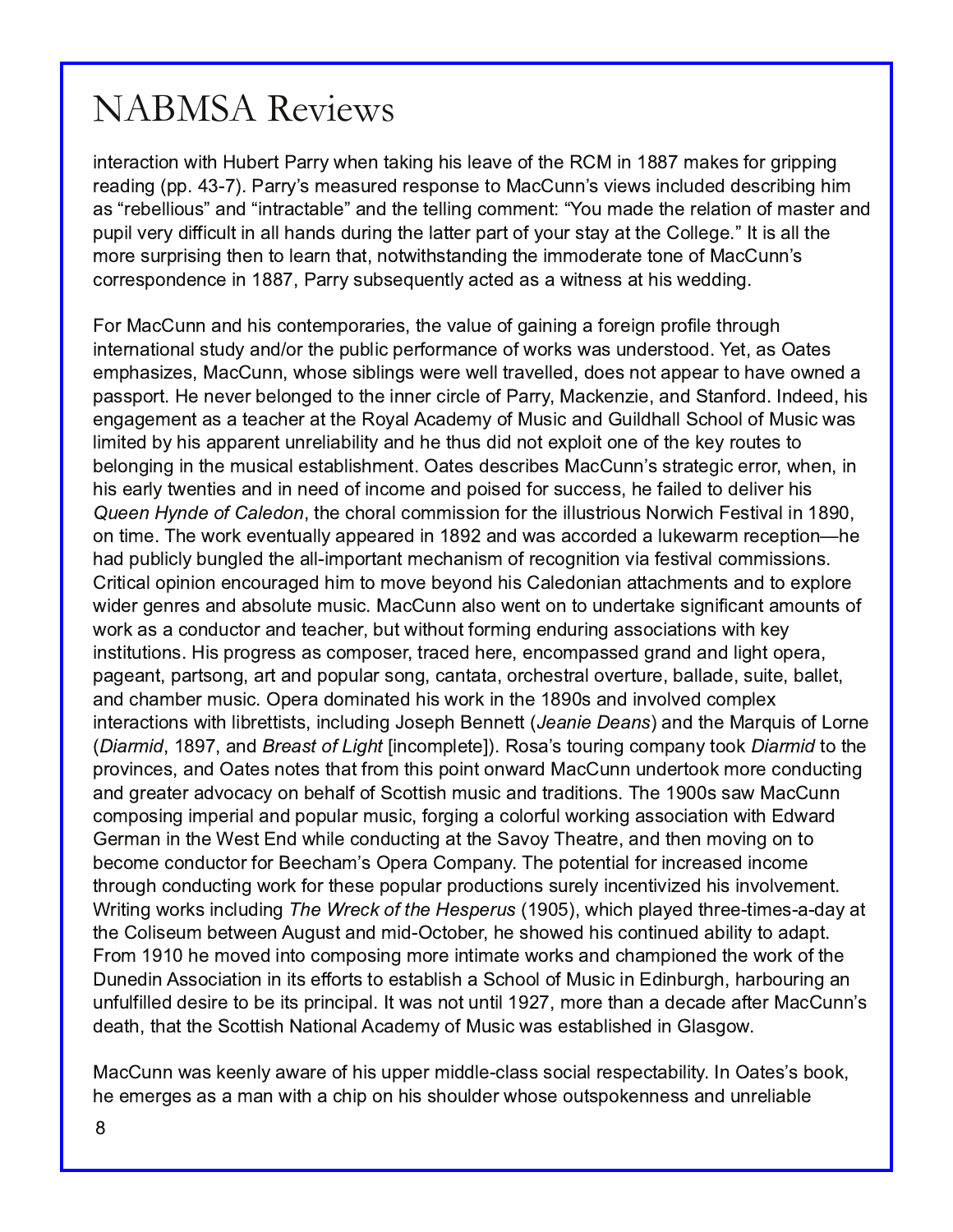behaviour reinforced a tendency to be unstrategic in negotiation and public matters. The abiding theme is therefore one of disappointment, notwithstanding the care with which Oates explores and demonstrates the technical and musical prowess of her subject. In my view, allowing the discussion to lead to these conclusions, rather than pre-empting them early in the narrative, would have emphasized more strongly the thread of interesting, successful work undertaken by MacCunn as composer and conductor during his career. Without doubt, this book makes an important contribution to our understanding of musical culture in Britain through its evaluation of MacCunn's career. It is to be hoped that it may now encourage the revival of some of this gifted composer's lesser-known works.

Fiona M. Palmer Maynooth University—National University of Ireland Maynooth

 $\bullet \bullet \bullet$ 

Rosemary Golding, Music and Academia in Victorian Britain. Farnham, Surrey; Burlington, VT: Ashgate, 2013. xi + 259 pp. ISBN 978-1-4094-5751-0 (hbk); ISBN 9781409457527 (ebk-PDF); ISBN 9781472408297 (ebk - ePUB)

In 1769, the University of Oxford conferred the degrees of Bachelor of Music and Doctor of Music on Charles Burney, who at the age of thirty-three was an organist, teacher, and composer of moderate renown; he had not yet published The Present State of Music in France and Italy or the General History of Music. Composition was the requirement, and for his degrees Burney provided a suitably worked-out exercise. There were no lectures, courses, theses, or examinations, and residence in Oxford was not required. This is a far cry from our present conception of degree requirements, and Rosemary Golding's study takes us through the nineteenth century in pursuit of what it was felt a British university degree in music could or should be.

"What shall we do with Music?", a question posed by pamphleteer Peter Maurice in 1856, becomes the title of Golding's introduction, which draws on the idea of music as science to pull together the development of music as an academic subject in the universities of Edinburgh, Oxford, Cambridge, and London. Though embedded in the nineteenth century, the subject matter is curiously topical in our own time, when (on both sides of the Atlantic) we struggle to defend our discipline in the face of budget cuts and an environment not entirely friendly towards the arts and humanities.

Burney does not figure in Golding's account, even as background, though she came to this project through examining the papers of William Crotch, whose prodigious talents had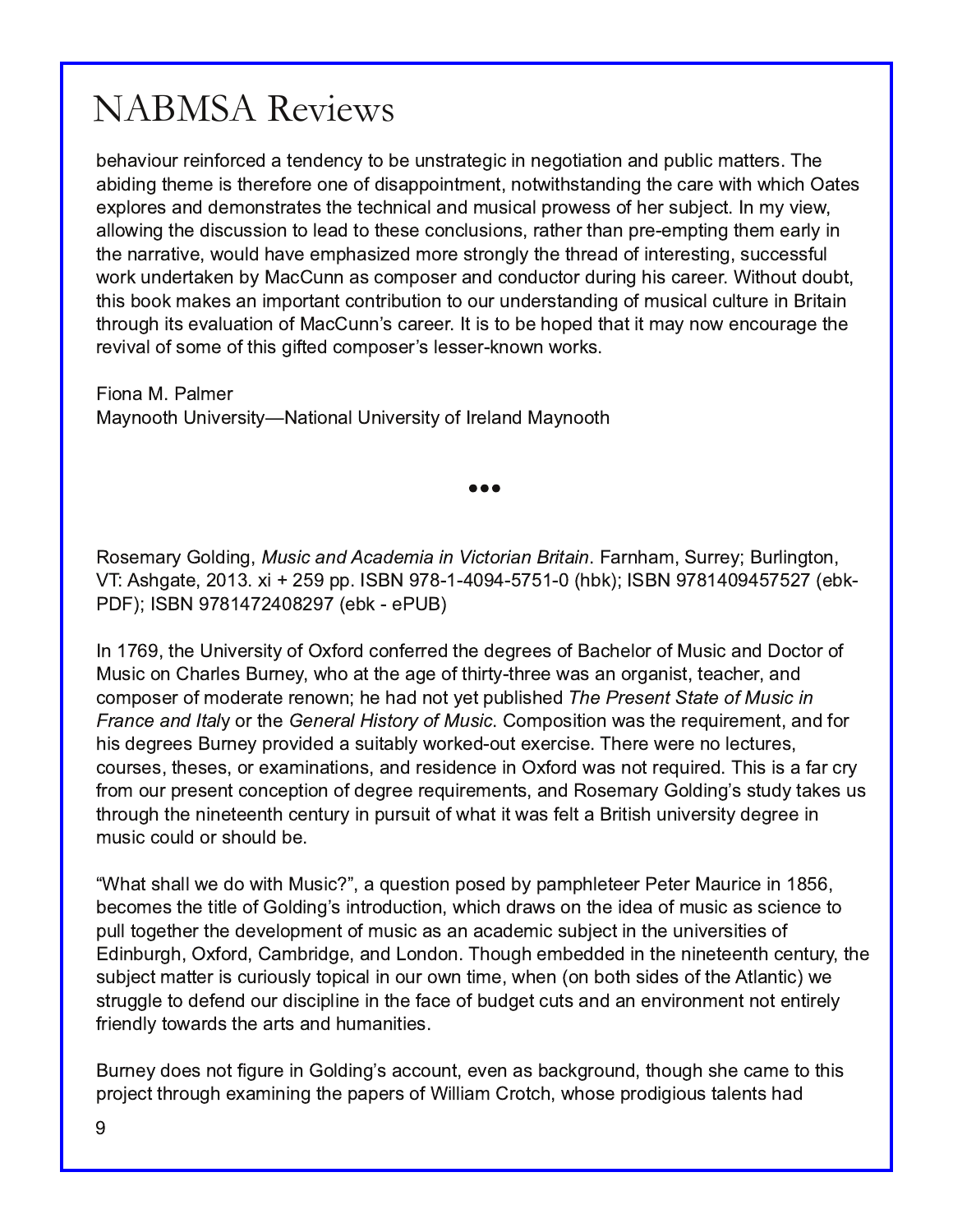attracted the admiration of Burney in 1779. The precocious Crotch was appointed Heather Professor at Oxford (then considered a sinecure) at the age of twenty-two, and held the position for fifty years, giving his famous lectures between 1799 and 1806. Crotch's younger contemporary, Thomas Attwood Walmisley, likewise gained the chair at Cambridge (like Oxford a sinecure, and a rather inferior one) at the age of twenty-two in 1836 while still an undergraduate, and held the position for twenty years, during which time he gained the MA and doctorate. His lectures, like those of Crotch, were given for the university at large and the duties in general were far from onerous.

Golding's study, based on her 2008 University of London (Royal Holloway) dissertation, exposes the eccentricities of nineteenth-century British musical education while exploring issues that still lie at the heart of musical studies. The role of music in an academic environment preoccupied those men who put their names forward for professorships, and presumably those others who appointed them, though the latter are shadowy figures in this account. Particularly problematic was the British coding of music as feminine and thus an unsuitable pursuit for gentlemen, who generally read Classics at university; women of course were not admitted to the universities until late in the century, though they were associated with music as performers and teachers, and comprised a substantial part of the enrolment at conservatoires.

General John Reid, an eighteenth-century amateur flautist and composer as well as an experienced and widely travelled military man of distinction, could scarcely have envisaged the controversy his generous endowment for "a Professor of the Theory of Music" at the University of Edinburgh would ignite. Attempts to realize Reid's intentions were largely futile until the appointment in 1845 of John Donaldson, a musician turned lawyer and thus someone quite different from the three composers who had preceded him. Donaldson, who was also an avid instrument collector, established the science of music as a priority, with a focus on acoustics, a subject that ironically has disappeared from most university curricula. The subject of acoustics was also visited by sister universities, especially after the publication of Helmholtz's On the Sensations of Tone in 1863 and Sedley Taylor's Sound and Music a decade later, but proved challenging to sustain.

Donaldson's predecessor, Henry Bishop, who had competed with luminaries such as William Sterndale Bennett and S. S. Wesley for the position, resigned early on in his term, only to resurface (now with a knighthood) five years later as the Heather Professor in Oxford in 1848 as a successor to Crotch. Building on Susan Wollenberg's pioneering work in this area (Music at Oxford in the Eighteenth and Nineteenth Centuries, Oxford: Oxford University Press, 2001), Golding traces Oxford's musical history through Bishop's successors, Sir Frederick Gore Ouseley and Sir John Stainer, noting the ascendancy of church music and the primacy of the organ loft in efforts to put a respectable face on a profession still deemed to be well outside the university pale. Ouseley's aristocratic status might have been a factor in his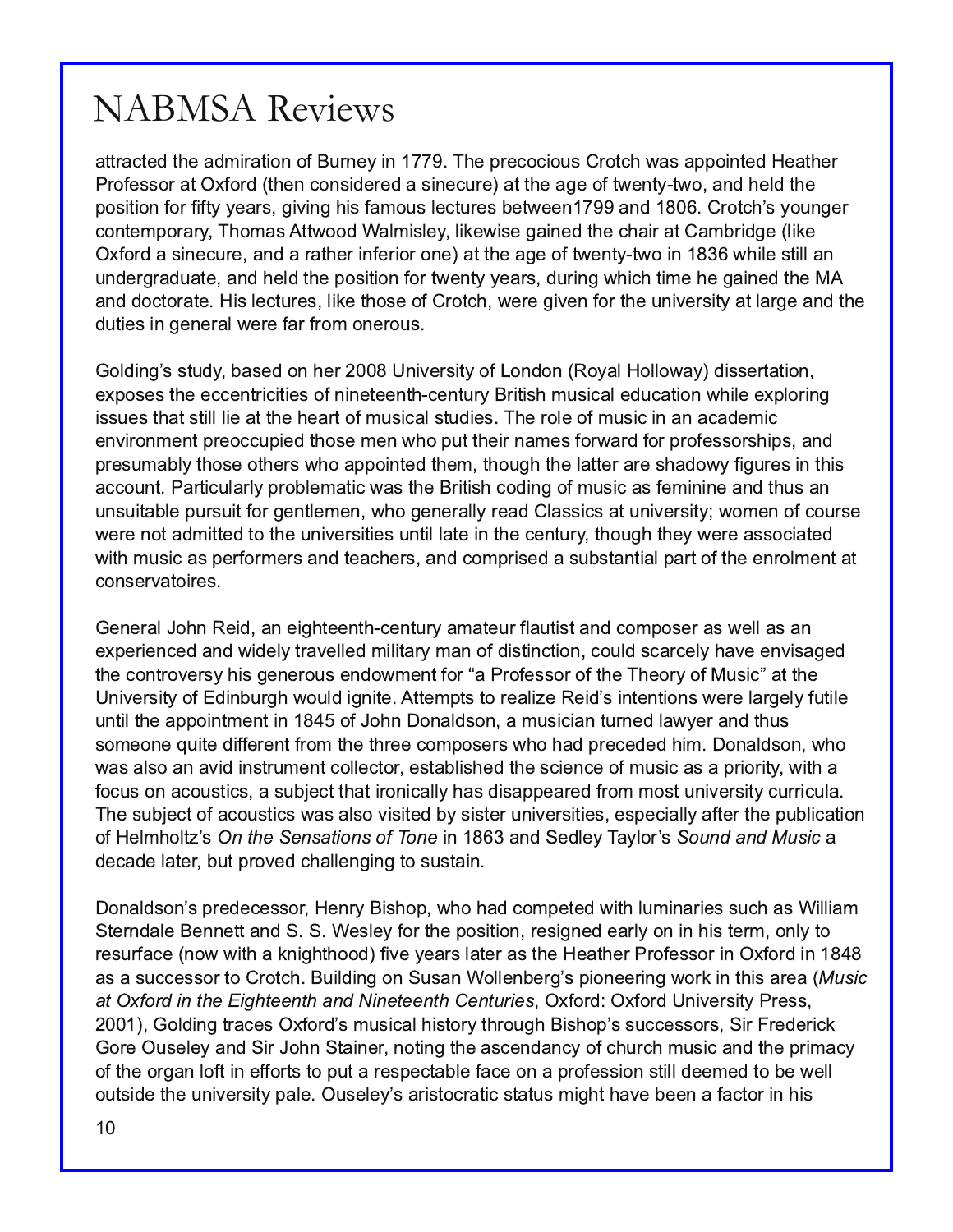appointment, but it was his pupil, the less elevated Stainer, who attempted to modernize compositional practices at Oxford and to raise the profile of English music generally.

Cambridge, not to be outdone by its rival, came up with more creative solutions to the problem of balancing academic and practical studies. The appointment of Sterndale Bennett as a successor to Walmisley in 1856 represented a move away from the organ loft and into a more secular world. Though possibly tainted by their association with the underachieving Royal Academy of Music, Bennett and his successor Macfarren had enviable reputations as prominent composers and conductors, and it was the indefatigable Macfarren, virtually blind by this time, who made the most far-reaching reforms in establishing music as a truly academic discipline (introducing, for instance, rigorous examinations in harmony, counterpoint, and acoustics), though residence in Cambridge would not become compulsory until 1893 under yet another composer and conservatoire associate, Charles Stanford.

The year 1893 also marked the establishment of a Faculty of Music at Edinburgh, instigated by the forward looking Frederick Niecks, who made extensive reforms during his tenure from 1891 to 1914. Especially revealing is Golding's final chapter on London and its conservatoires, drawing on the proceedings of a Royal Commission to investigate the viability of a new university to be endowed by Thomas Gresham. Sir George Grove, first Director of the Royal College of Music, stubbornly resisted the Commission's attempts to broaden the mandate of his institution and other conservatoires and thus to encourage interests beyond mere performance; Trinity College's Bonavia Hunt emerges as far more enlightened. Perhaps because of the proximity of the conservatoires in the capital, the University of London, like Cambridge, consciously linked Music with Science, partly in response to the influence of William Pole, who leaned toward a more scientific and secular syllabus.

Building on the research of Nicholas Temperley, Susan Wollenberg, and others, Golding's book is an important and readable foray into an under-explored aspect of British musical history, though the book's somewhat forbidding title may discourage the faint-hearted. Thoroughly researched, it raises questions about music curricula that preoccupy us still. No doubt due to publishing restrictions it is disappointingly devoid of illustration, musical examples and anecdote, which would have leavened the contents; there is still a whiff of the dissertation about this volume. Too often the individuals who populate this book are seen only in terms of their administrative roles and do not really spring to life. This lack is somewhat compensated for by a generous number of appendices that give an indication of the huge amount of material the author had to plough through in order to present such a clear narrative. A more detailed index would help the navigation of the book, as would a table indicating who held the appointments at each university (and when) for quick reference. Despite these minor issues, Golding provides many insights and analyses of a complicated period in British musical history, re-introducing us to a number of forgotten but worthy figures, and as such her book is to be warmly welcomed. As the new academic year gets underway we might well ask: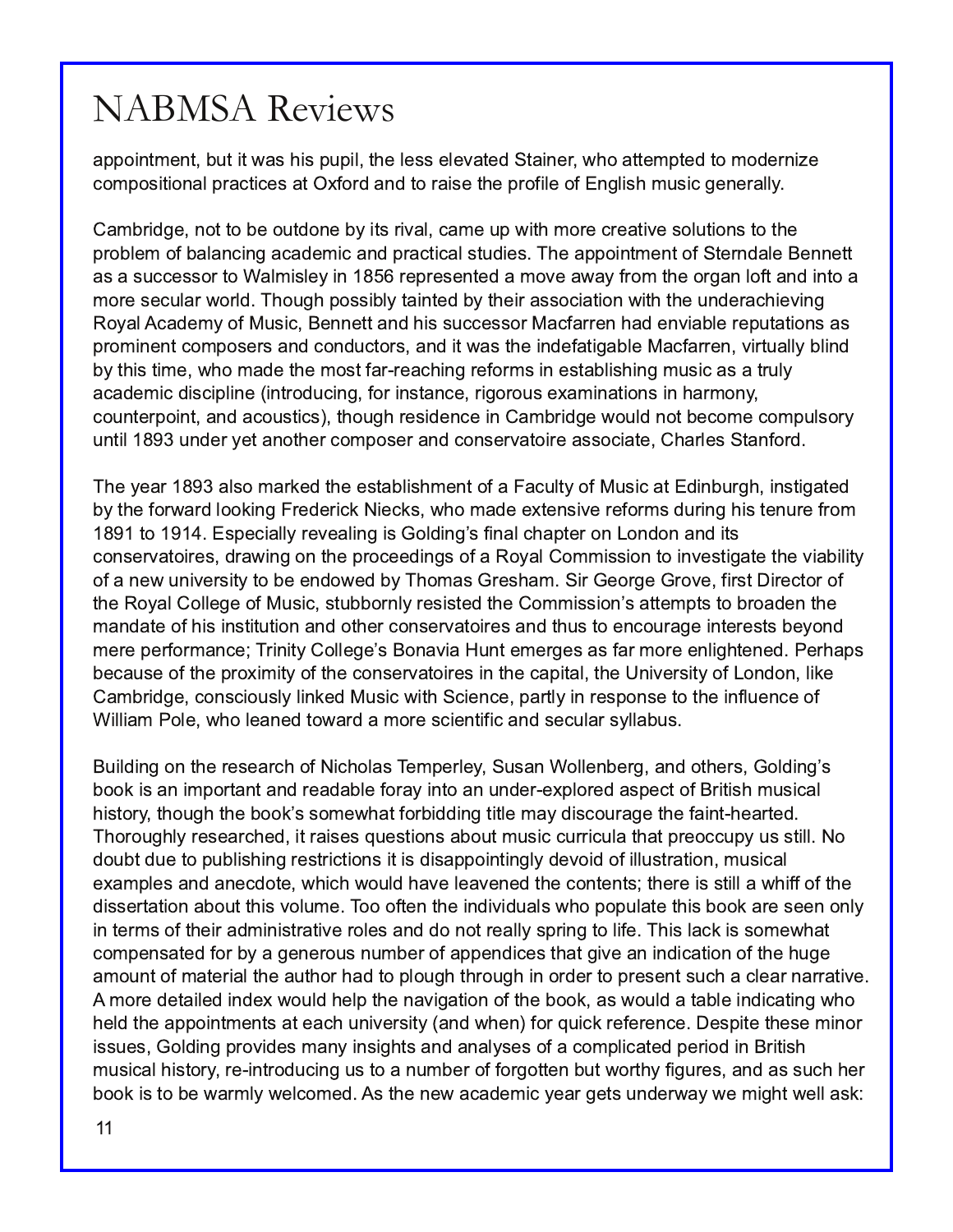What, indeed, shall we do with Music?

Dorothy de Val York University (Toronto)

 $\bullet \bullet \bullet$ 

Laura Seddon, British Women Composers and Instrumental Chamber Music in the Early Twentieth Century. Farnham, Surrey; Burlington, VT: Ashgate, 2013. xvii + 229 pp. ISBN 978-1-4094-3945-5

Laura Seddon's British Women Composers and Instrumental Chamber Music in the Early Twentieth Century takes on the ambitious task of situating the increasing popularity of the chamber music genre among women composers through an examination of a selection of instrumental works by six extraordinarily diverse figures. Her examination is situated within not only the broader context of British musical life, but also the radically changing societal landscape over the course of the first two decades of the twentieth century. In accounting for this increase in chamber music composition, Seddon points to two key institutions: the patronage of Walter Willson Cobbett, who, in addition to commissioning many chamber works, instituted a competition for chamber works in the "phantasy" genre in 1905, and the establishment of the Society of Women Musicians (SWM) in 1911.

Each of the book's five chapters is centered on a different theme. The Introduction offers an overview of feminist scholarship organized by a series of questions pertinent to Seddon's study, ranging from the most obvious, "Why focus on 'Women?" to more probing questions exploring dynamics between public and private spheres, and the benefits (and subsequent challenges) of studying history through the lens of contemporary feminist scholarship, as evinced in the work of Susan McClary, Marcia Citron, and Sally Macarthur. Seddon further identifies her own study as part of a "second wave" of work on women composers (p. 1). Her first chapter provides a survey of the social and political climate of British music in the early decades of the twentieth century, as well as an introduction to the six composers whose works are explored in greater depth in Chapters Four and Five: Adela Maddison, Ethel Smyth, Morfydd Owen, Ethel Barns, Alice Verne-Bredt, and Susan Spain-Dunk.

Whereas the first chapter deals with the challenges and barriers women composers had to contend with, including the struggle to obtain an education, societal constraints placed on sexuality, and the challenges of balancing work and motherhood, Chapters Two and Three focus on the impact of Cobbett and of the Society of Women Musicians. In the fourth chapter, Seddon challenges the idea of solidarity among women composers through an exploration of the careers of Maddison, Smyth, and Owen, and of the varied ways in which each composer loosely engaged with sonata form in one of their chamber works. Aside from Smyth, neither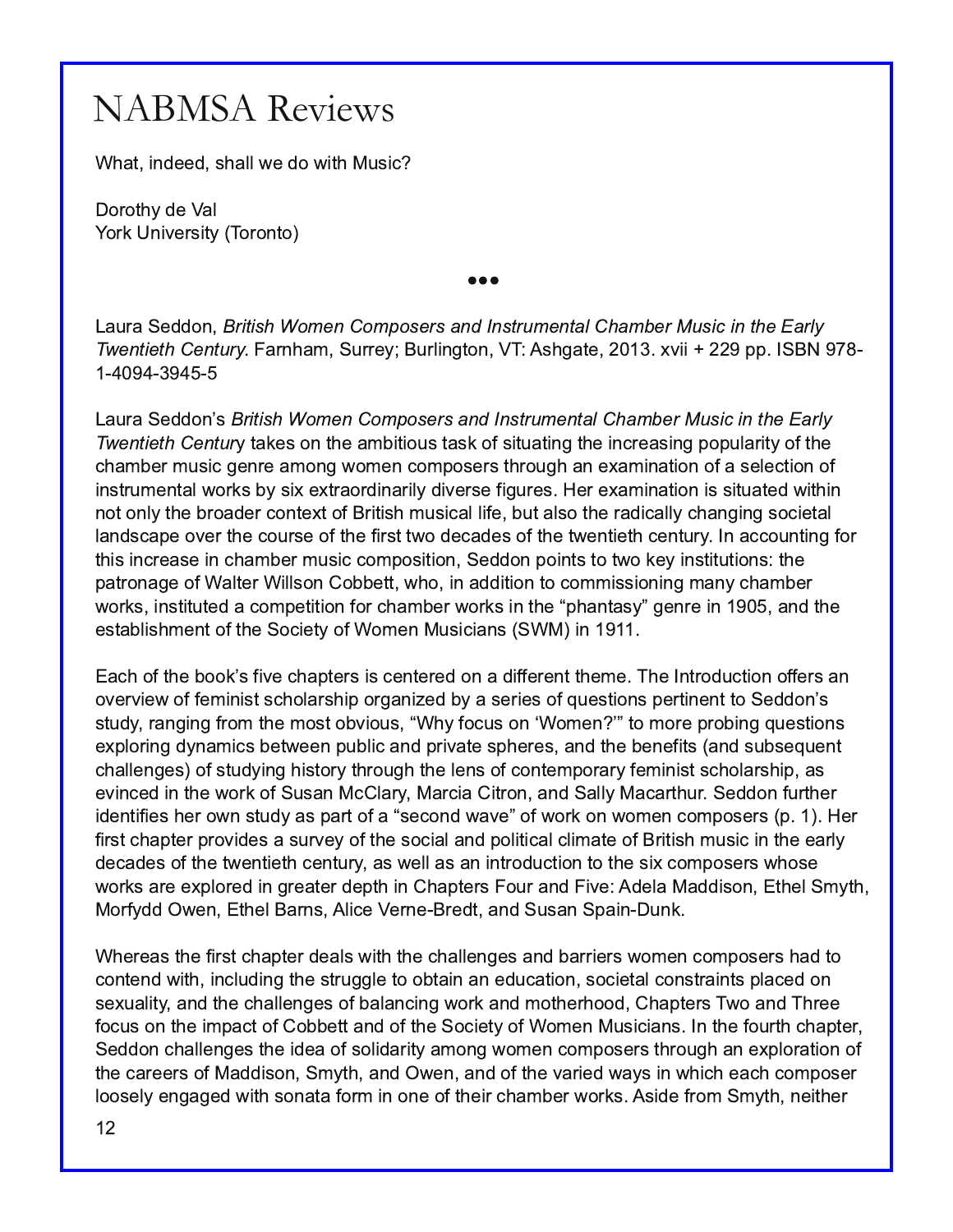Maddison nor Owen associated themselves with the SWM, and through her analysis, Seddon contends that their highly individualist approaches exemplify a resistance to be labelled by a collective stereotype. The fifth chapter provides a contrast to Maddison, Smyth, and Owen through an analysis of phantasies by Barns, Verne-Bredt, and Spain-Dunk that explores the varied ways in which each composer approaches form and structure. The common thread linking all three women is Cobbett (only Barns and Spain-Dunk were members of the SWM). . Focusing on the composition of phantasies, the Cobbett competitions provided tremendous exposure and opportunities for women composers, who were well represented among the prize's recipients.

Cobbett's financial struggles and the shift in focus of the SWM from the concerns of composers to musicians in 1920 mark the end of Seddon's investigation. While thoroughly intriguing, the many complex topics Seddon tries to tackle in the span of 147 pages (excluding appendices) ultimately proves limiting. Seddon repeatedly asserts that the composers in her study had a tremendous influence upon the generation of composers born in the first decade of the twentieth century, writing, "it might be argued that these younger women benefited the most from the activities of the generations to be examined in this book" (p. 18). Problematically, Seddon does not elaborate or expand upon this point aside from observing that "the composers of the youngest generation were considerably freer than their predecessors, often living independently in London while studying. Composition tended to be their principal study, but they joined women's societies less frequently" (p. 18). While Seddon is indeed correct that composers such as Elizabeth Maconchy and Grace Williams had far more access to education and enjoyed greater freedom in certain aspects of their lives than their predecessors had, she neglects to address the ways in which the First World War contributed to a subsequent backlash against women musicians, who faced mounting pressure to give up their jobs after the war. This is not to say that Seddon overlooks many of the challenges that war presented. However, her claim that "despite differences in generation and class, women composers, like all British women, suffered increased difficulties in everyday life, yet found it easier to be professionals" (p. 39) fails to account for how incredibly brief this moment truly was, and considering that her study ends in 1920, a period in which these tensions remained strong, the omission is unfortunate, and may be due to in part to her reliance on Arthur Marwick's overly optimistic narrative in Women at War (London: Fontana, 1977). .

There are several editing errors, the most glaring of which is the unfortunate use of "gentile" instead of "genteel." Ultimately, however, they do not detract from Seddon's insightful study, and she fully succeeds in achieving her aim, which is "to uncover some neglected works and place them in the context of early twentieth-century British music" (p. 1). Seddon is to be commended for focusing on several composers who have been overshadowed by the dominance of Smyth. Her highly detailed and well researched study of the Society of Women Musicians, for which she includes detailed appendices listing SWM members through 1920, a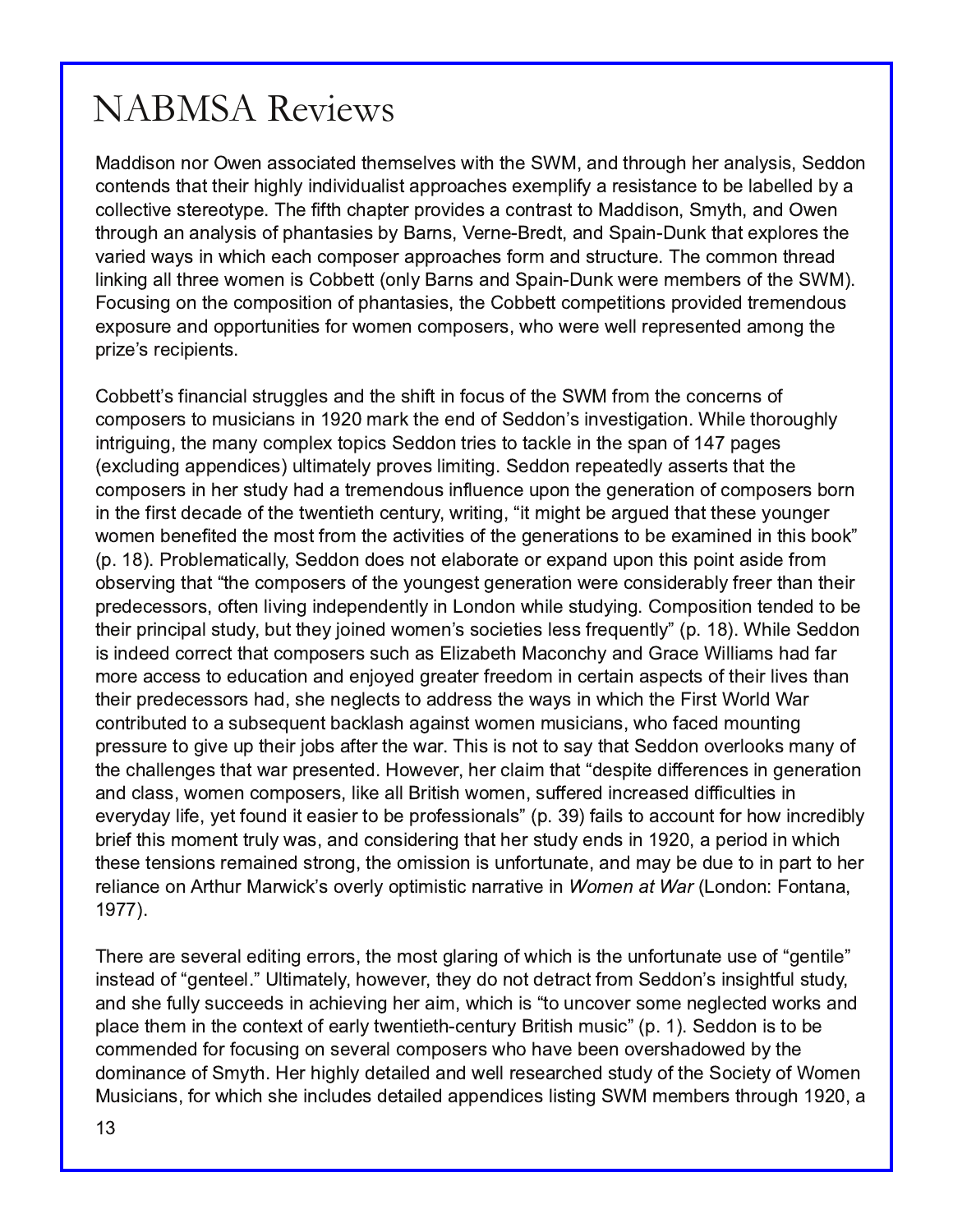#### QDEP VD Uhylhz v

1=; > @63<AD3:7AB=47<AB@; 3<B:16/; 03@E=@A1=; >=A32 0GE=; 3< 03EE33< /></  $/$  AE3::  $/$  A $/$  < 3F13 @B4@;  $/$  B63 @  $2$  3  $-$  55/ @  $/$  22 @ AA 4= @ 663 A  $=$  173 BGQ  $\alpha$  K/ C5 C  $\alpha$ : ; 33B7<5 7AAC0AB/ <B7/ : 7< 0@3/ 2B6 / <2 7A6756:G@31=; ; 3<232 @3/ 27<5 4=@/ <G=<3 7<B3@3AB32 7< B63 7<AB7BCB7=<QA67AB=@G

 $Q/$  ' 7353:

 $\angle$   $ZDB$  @  $R$   $B = 4$  /  $\angle$   $R = 27$  &  $7$   $B$  @  $7/23$ 

TTT

3:7F " / G3@ / @=: \$ 8/ + =:45/ <5 &/ B63@B/ <2 <<3 ' 6@344:3@32A 1/ 22\$411&. 32  $-$  &1\*3". ". % 41/ 0&". 42\*3 \*. . 3&1" \$31/.  $\overline{a}$  / A3: % C: / 163 @ B74BC<5  $&=163$ AB3 $&@$ #, (63 = G23:: % $&@$ AA  $&>>$  ' #

 $/$  A32 = < B63 1 = < 43 @ < 13 N @  $AA$ 1 C@3 < B64  $/$  <  $/$  <  $/$  <  $2$  C@  $>$ 3 $/$  <  $"$  CA71  $\le$   $\le$  B641 B= <  $OE6716 B = 9 > 113 K$  / <2 / B /  $@$  ) < $DB@$   $@$  /  $2!$   $C2EB$  " / F7; 77 <A ) <7D3@A7BJB" C<716 @3A>31B0B:G B67AD=:C; 3 0=/ ABA/ E723 A1=>3 7< B3@; A=41=<B3<B/><2  $A16=$ :/ $@G$ / $>>@$ /163A & 35 $@H50:G4=@116=$ :/ $@A=4$   $@H46$  ; CA71  $B=31=$ <43 $@A=13$  A33; AB= 6/ D3:7; 7B32 7BA1=<13>B=4N C@b>3O/:: =AB3F1:CA7D3:GB= B63 =<BR3<B < 4' 1BB63 327B=@A 7< B637@<B@=2C1B7=< 3; >6/ A7H3 B63 NBE= 1=<B7<3<BO/ >>@=/ 16 =40=B6 B63 =@757</ : 1=<43@3<13  $/$  <2 B67AA3B=4 $>$ @413327<5AE7B6=CBA33; 7<5 B= <=B713 B6 $/$ BB63@37A $/$   $/$  @637A $/$  <2 8CAB <= @66 =4  $\%$  <13M / <2 / A=; 3E6/ BA; /:3 $\%$  <3 B= 7BA E3ABM B6/ BCAC/::G/:A=  $4$ :: C<23 $\%$ B63 23A75</BF<  $=$  4N C@ $>$ 3 Q(63 < B@ $=$ 2C1B $\pm$ < 2=3A <  $=$ B3 B6/ BN&/B63@B6/ < 6/@ $=$ @<5/ < G7:CA $\pm$ <  $=$ 4 1=; > @63<A7D3 = @@> @A3<BBD3 1=D3 @53 E3 -B63 327B=@A3:31B32 >/ >3@AB6/ B7:C; 7</ B32  $A' : B < B; =: 3 < B + 41 \times A + 10 \times B \times \times B + 10 \times C = 48 \times 32 \times 3 = 0.043 \times 36 \times 36 \times B + 3 / 10 \times C = 0.043 \times 36 \times 36 \times 36 \times C = 0.043 \times 36 \times 36 \times C = 0.043 \times 36 \times 36 \times C = 0.043 \times 36 \times 36 \times C = 0.043 \times 36 \times C = 0.043 \times 36 \times C = 0.043 \times 36 \times C = 0.$ @3A>=<232 B= B63 A3@3<27>7BG=4B63 >@=>=A/ :AAC0; 7BB32 O( 63G1=<B7<C3 N A7BBC@<32 =CB B63@3 E3@3 AB@7275 5/ >A7< B63 AC0; 7AA7=<A E7B6 <= >/ >3@43F>:717BG/0=CB47: ; CA71 = @  $/$  @; AB 2B  $/$  53 = @ 3:2;  $/$  <  $/$  007BB= @ B=196/ CA3 < O > \$ < B63 = B63 @  $/$  < 2 & HH  $\#$  / 27  $=$ C/ $<$ 53@1=;  $>$ =A3@K3F73  $\lt$ / $\cong$  $\lt$ / $\therefore$ R;  $\lt$   $\div$  3@/ $\lt$ ; CA71 B63 =:2 + / @3F>3@3 $\ltimes$ B: ; CA71A / <2 ' 16=3<03 @ / @ / :: E3:: @ $>$ @A3<B32 =4B3< 7< ; C:B5:3 A=; 3E( 3A=D3@:>>7<5 3AA/ GA + 67:3 2= <=B2=C0BB6/ B3AA/ GA=< @7B7A6 B=>71A; 756B6/ D3 033< =CB<C; 03@32 0G =B63@AC0; 7BB32 B63; / 93C> =4B63 0==9 AC553ABAB6/B23A>7B3 B63 1C@3<B@=0CABABB3 =4 @7B7A6 ; CA71 ABC273A B63 / 0A3<13 =4B63 ) <7B32 7<52=; 7< B67A:7AB7<271/ B3A<=B8CABB6/ BB63 =@/<7H3@A272 <=B<=B7137BA/0A3<13 0CBB6/BB63GE3@3 <=B>/@FIC:/@G7<B3@AB327< A=:717BK5 / <GE=@9 B6/ B; 756B6/ D3 033< 1=<13@<32 E7B6 7B=@E7B6 =B63@7; >=@B/ <BC<23@3>@3A3<B32 / @3/ A B7A/ :A= C<4=@BC</ B3 B6/ B7< 2=7<5 A= B63 327B=@A3<AC@3 B6/ BB67A0==9 / 22AB= B63 3D23<13=4B63 C<23  $\circledcirc$  C0:7/ B=<=4  $\circledcirc$  A3/  $\circledcirc$  =<  $\circledcirc$  BP46 B=>71A B5/ BE/ A16  $\circledcirc$  <71:32 0G ::/ < B'A  $\overline{R}$  / @313<B7AAC3 =4B63 # " ' #3EA:3B8@ ::/< B'A N <5:7A6 " CA71 7< " ' / <2  $3:ABE63@ < $0A3@E48C# " " # 3EA3EB@CEC@ >>$ 6BB  $\lt 0$ ; A = @ $\lt 3E$ A:3BB3 @ $\gt 1$  AB $>$ 24A # " ' # 3EA:3BB3 @ CBC;  $\lt$  >24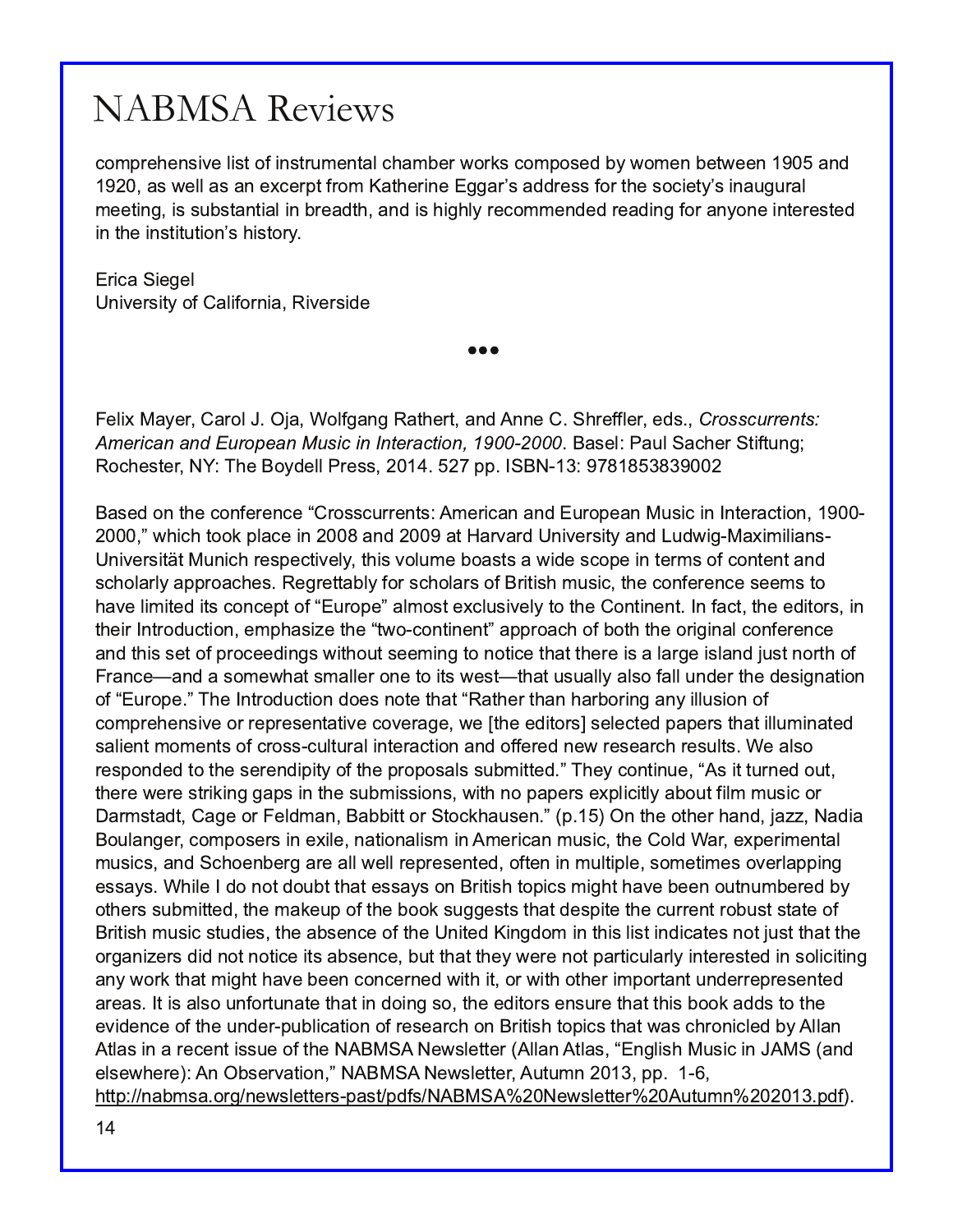The book opens with two keynote addresses from the conferences that further indicate the lack of status Britain has in this volume's concept of "Europe." The first, presented at Harvard by Michael Denning as part of the American "side" of the conference, discusses the rise and power of local music recording, citing case studies from Cuba, the Mississippi delta, Cairo, Tennessee, Hawai'i, East Africa, and Paris. He traces the movement of available technology through a number of indigenous cultures and forms of music, but mentions Britain and England only in terms of their capability for providing listeners, not as music-producing locales. Britain, in particular, is pigeonholed as a colonizing nation and therefore one that oppressed rather than encouraged the music of its peoples. Despite the folk revival in England and the so-called English Musical Renaissance, Denning suggests that the "folk" revivals that have regularly punctuated the twentieth century" (p. 38) are to be found only in Latin America or within minority communities in the United States.

The second keynote, given by Berndt Ostendorf at the Munich "side" of the conference, was originally titled "Growing Up in the Sixties," but was revised for publication as "From Cold War to Cool War: Contradictions of Frankfurt School Bebop Snob." Ostendorf writes compellingly about his attraction to the "adversarial edge" (p. 41) he found in American jazz, but, as a child of the Cold War, limits his world to that which is America and that which is German. His argument is ultimately about the overwhelming presence of American culture in Europe and its insistence on being dominant, despite its youth and idiosyncrasies. These two talks provide a framework for the chapters that follow, and they make it painfully clear that the music of the British Isles was not of interest to the conference organizers or to its participants. This is no fault of the authors involved: their personal research interests lie in other directions. Given these limitations, it occurs to me that the book should have been subtitled American and Continental European Music in Interaction.

15 Normally in reviewing a book with this kind of scope, I would try to find points or ideas that could serve as jumping-off points for scholars of British music. However, the index is regrettably confined to the names of persons and titles of pieces, so finding references to British music within the volume is not easy. There are only six well-known British artists named, and of these six—Bax, the Beatles, Bliss, Holst, Knussen, and Purcell—only the Beatles and Holst get more than a one-sentence mention. Three of the Beatles' songs are name-checked, and Holst's name appears three times in relation to *The Planets'* influence on popular music. No British composers appeared on the concerts organized by the conference. I am therefore unfortunately limited in my suggestions for starting points to the following: a brief mention of the ubiquity of the Sacred Harmonic Society of London at world expositions held throughout the nineteenth century (p. 60); the fame of British organist Edwin H. Lemare, who performed at the Panama-Pacific Exposition of 1915 (p. 68); a short account of William Schuman's visit to London in 1967 (p. 392); a reference to Holst's *Planets* in relation to an album by Manfred Mann (p. 467), and of course the very thin representation of British composers and performers named above. There are simply no accounts of "American and